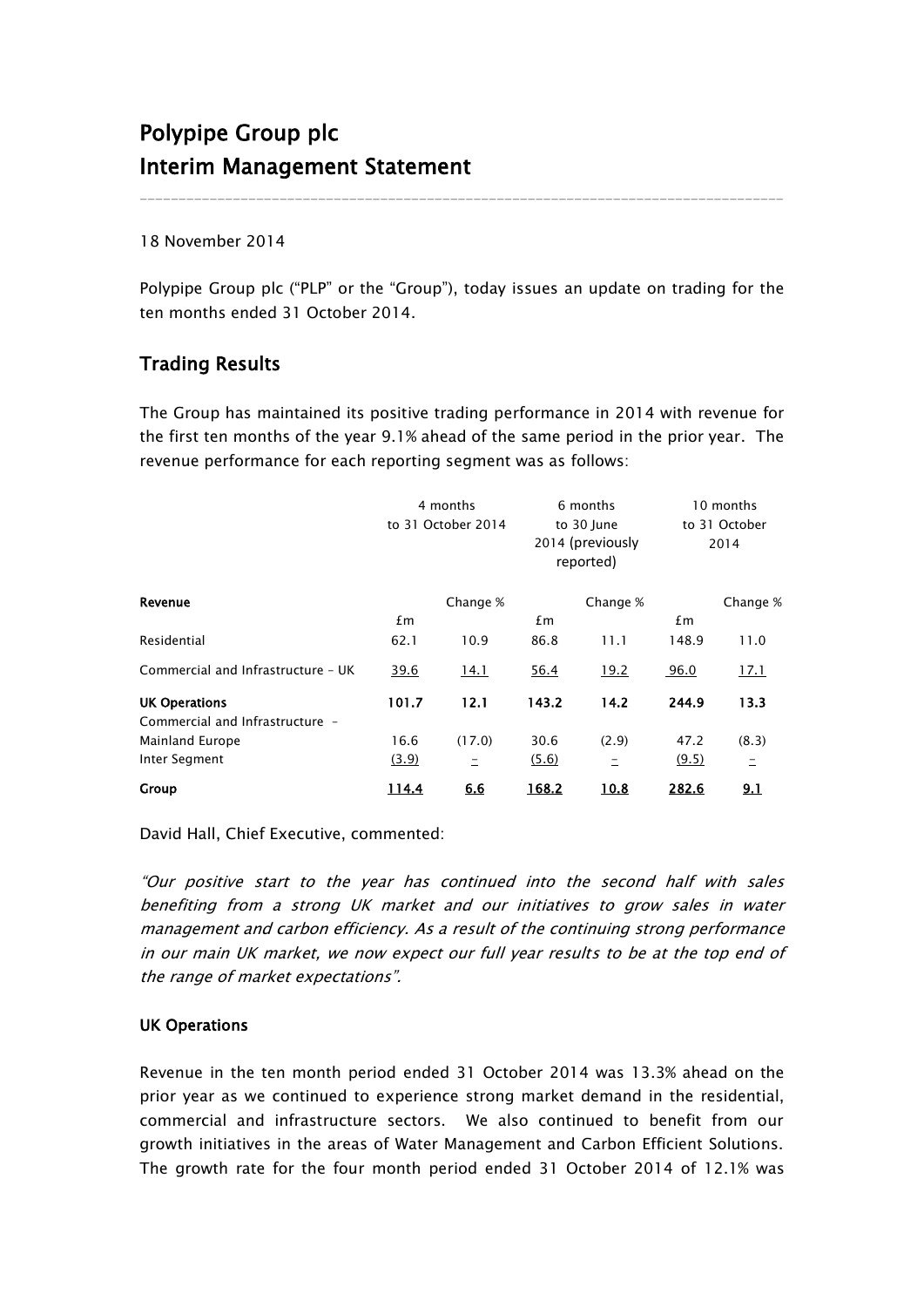achieved against tougher comparables than in the first half of the year, particularly in the Commercial and Infrastructure division. This division also experienced lower growth in export sales during the four month period ended 31 October 2014 as a result of the timing of the seasonal holiday period in the Middle East.

Operating margins in both divisions remain ahead of the prior year after ten months and we expect the full year operating margin percentage for the UK Operations will be in line with the last financial year. The overall operating leverage effect in the second half will be less marked than during the first half due to higher public company operating costs following our IPO in April 2014. During the comparable period in 2013, we also experienced some benefit from improved output as a result of building inventories to meet the upturn in demand.

As part of our drive to increase our presence and capability in carbon efficient solutions, on 28 October 2014 we acquired the business and assets of a small UK ventilation business, Ferrob Limited, for an initial consideration of £0.3m plus an earnout which is dependent on the level of revenue in the year following acquisition. Ferrob Limited is focussed on the public sector housing ventilation market and reported revenue of £0.9m for the year ended 31 October 2014.

#### Mainland European Operations

The majority of revenue in this segment is generated by our operations in France and sold into the French market.

Revenue for the ten month period to 31 October 2014 was down 8.3% on the prior year. At constant exchange rates the revenue decline over this period was 3.4% with housing starts in France, a key revenue driver for this segment, down 5.7% in the nine month period to 30 September 2014. In the four month period to 31 October 2014, revenue was down 17.0% on the prior year's period and down 11.4% at constant exchange rates. The impact of deteriorating market conditions in France has had a limited impact on the Group operating results as we have been able to flex down our costs in line with the lower revenues. After ten months these operations remain marginally profitable. The adverse currency translation effect on earnings does not have a significant impact on the overall Group operating results.

### Contacts:

### Polypipe

David Hall, Chief Executive Officer Peter Shepherd, Chief Financial Officer +44 (0) 1709 770 000

#### **Brunswick**